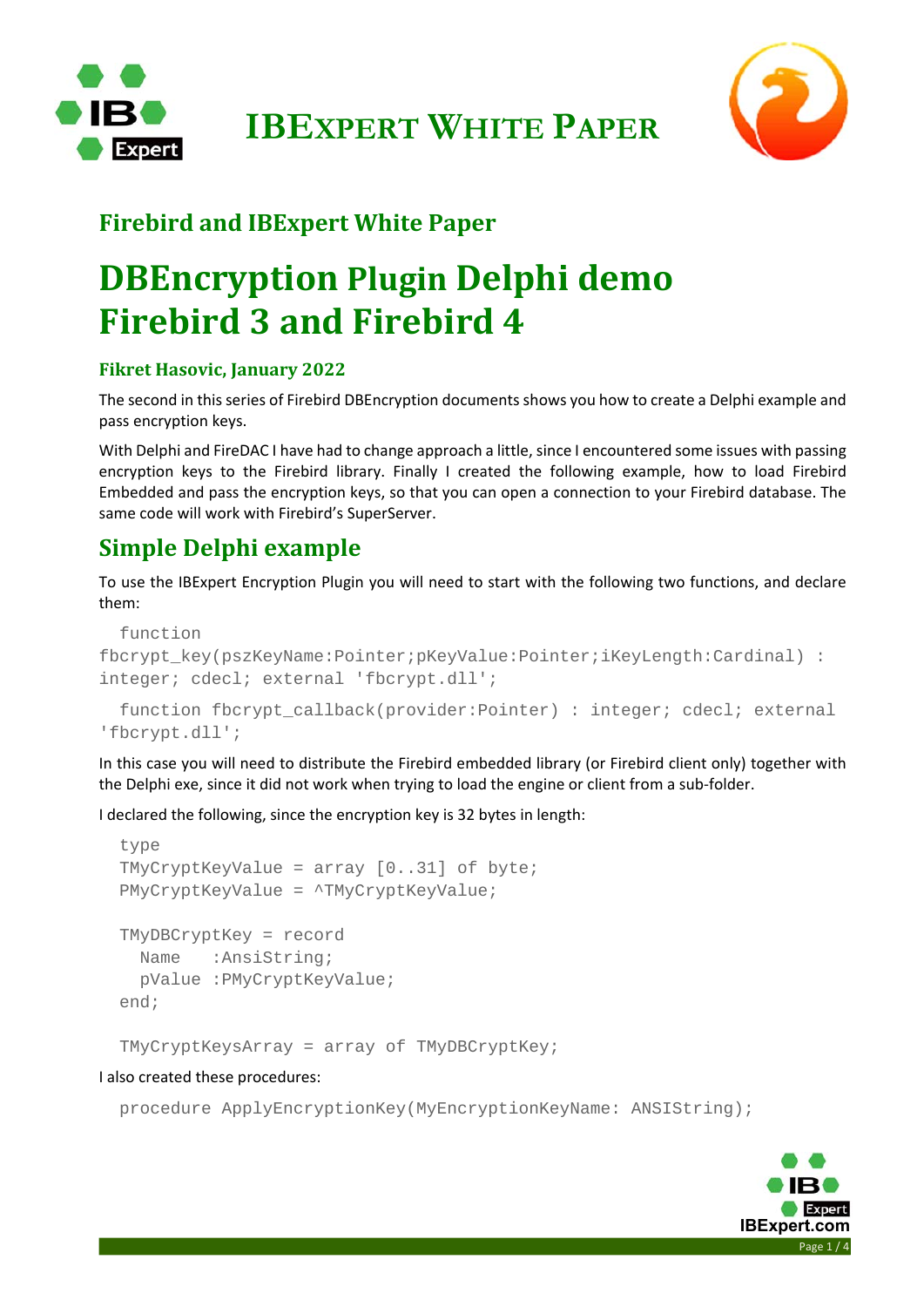

# **IBEXPERT WHITE PAPER**



procedure AllowDBAccess(MyDBKeysArray:TMyCryptKeysArray);

#### The implementation part is, for example:

```
 procedure TDataModule1.AllowDBAccess(MyDBKeysArray: TMyCryptKeysArray); 
var i:Integer; 
begin 
   for i:=0 to Length(MyDBKeysArray)-1 do begin 
     if (fbcrypt_key(PAnsiChar(MyDBKeysArray[i].Name), 
MyDBKeysArray[i].pValue, sizeof(MyDBKeysArray[i].pValue^)) < 0) then 
begin 
       raise Exception.Create('fbcrypt_key failed'); 
     end; 
   end; 
   if (fbcrypt_callback(nil) < 0) then begin 
    raise Exception.Create('fbcrypt_callback');
   end; 
end; 
And: 
   procedure TDataModule1.ApplyEncryptionKey(MyEncryptionKeyName: 
ANSIString); 
var 
  strKeyValue :String;
   strByteValues :TStrings; 
   tmpByteArray :TBytes; 
   i, v :Integer; 
begin 
   ActiveKeyName := MyEncryptionKeyName; 
   strKeyValue:= DataModule1.AKeyData; 
   if (Length(strKeyValue)=32) then begin 
     //Key value as text 
     tmpByteArray := TEncoding.ANSI.GetBytes(strKeyValue); 
     if (Length(tmpByteArray)<>32) then begin 
       abort; 
     end; 
     for i:=0 to 31 do begin 
       ActiveKeyValue[i]:=tmpByteArray[i]; 
     end; 
   end else begin 
     //Key values as array of hex codes... 
     strByteValues := TStringList.Create;
```
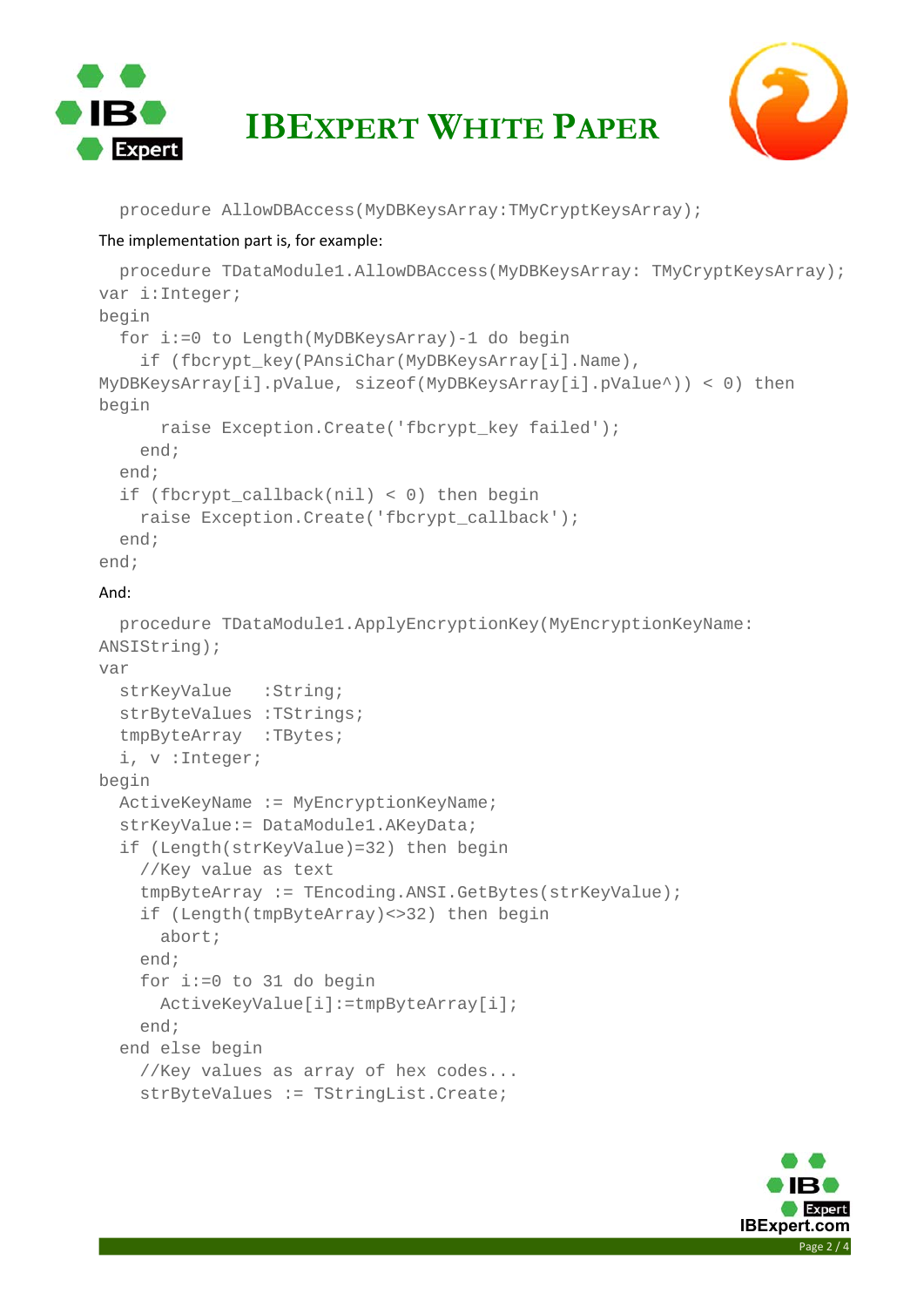

### **IBEXPERT WHITE PAPER**



```
 try 
       strByteValues.Clear; 
      strByteValues.Delimiter := ',';
       strByteValues.StrictDelimiter := True; 
      strByteValues.DelimitedText := Trim(strKeyValue);
       if (strByteValues.Count<>32) then begin 
         abort; 
       end; 
       for i:=0 to strByteValues.Count-1 do begin 
         strKeyValue := UpperCase(Trim(strByteValues.Strings[i])); 
         if ( not TryStrToInt(strKeyValue, v) ) then begin 
           abort; 
         end; 
         ActiveKeyValue[i]:=v; 
       end; 
     finally 
       FreeAndNil(strByteValues); 
     end; 
   end; 
end;
```
It is important to call the OnBeforeConnect event of your FireDAC Connection component, and this method will work on both dynamically-created or dropped components in your DatModule:

```
procedure TDataModule1.DBMainBeforeConnect(Sender: TObject); 
begin 
   try 
     try 
       SetLength(KeysArray, 1); 
      KeysArray[0].Name := ActiveKeyName;
       KeysArray[0].pValue := @ActiveKeyValue; 
       //Some other keys 
       AllowDBAccess(KeysArray); 
     except 
       on E:Exception do begin 
         Raise 
       end 
     end 
   finally 
   end; 
end;
```